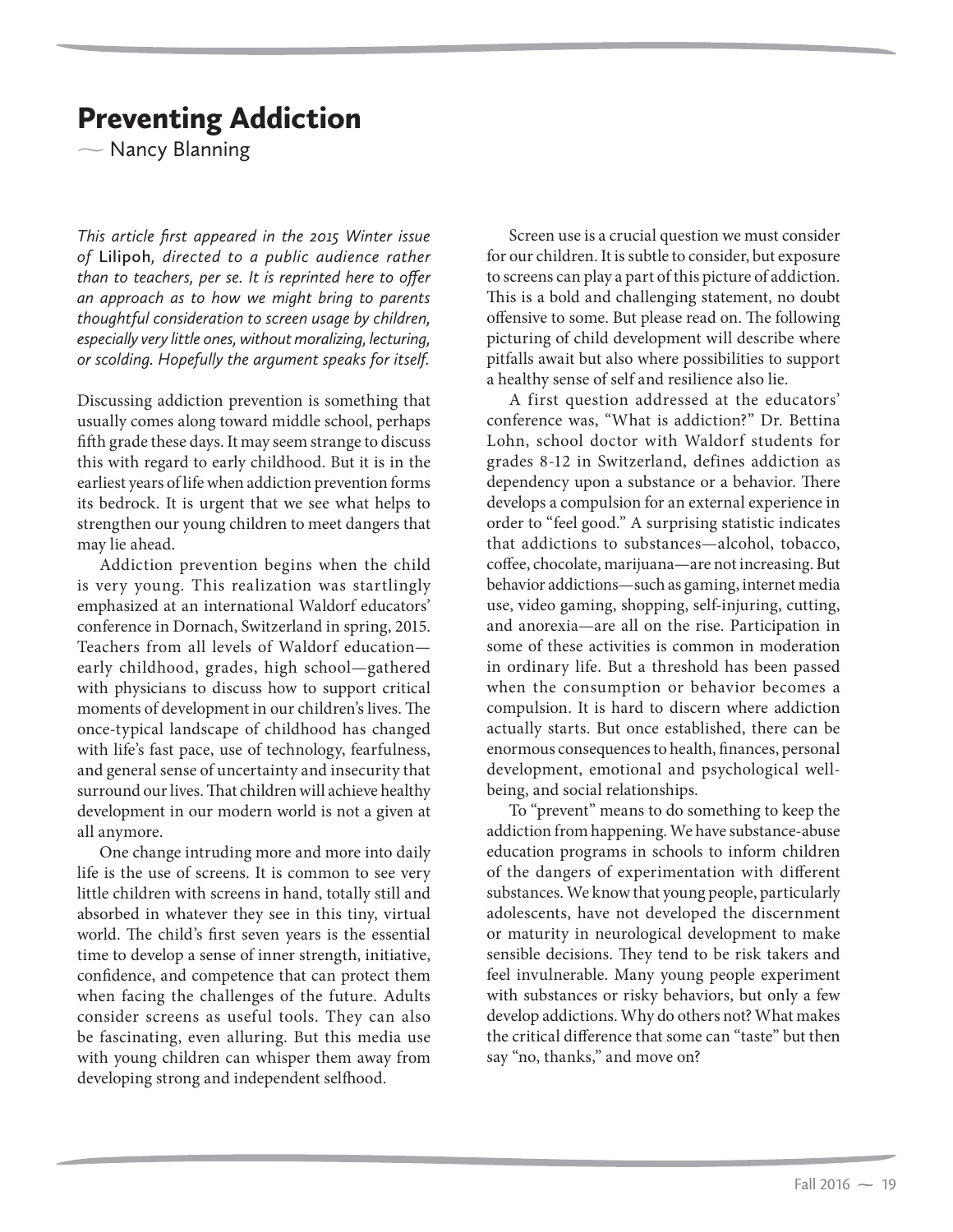We want to protect our children from harmful influences. These education programs are important, but something more must come much, much earlier as a general prevention for every child. Warning and moralizing about the dangers of addictions will have little effect if the foundation of inner strength has not been supported very early in life. We have to consciously encourage and allow our children to strengthen themselves.

Here is where we touch upon the nature of early childhood. When we think about young children, we see that they are *doers*. They want to *do* everything, sometimes to our frustration and chagrin. The child has a natural drive to explore and discover the world. In doing so, the child begins to develop his or her own experience of individual competence. To push and pull, take apart and put back together, to dig and fill, to lift and carry, to dump and pick up, to twirl and spin, to climb and jump, to fall and stand again are things children repeat over and over until they feel competent. This is one way that they develop confidence and "feeling at home" in their physical bodies. To feel confident and trust that the body will do what the child intends allows her to "feel good" as a result of her own actions. No outside substance or distraction is necessary. The child has strengthened her own will and sense of competence through doing. Being active in the world rather than passively receiving or timidly holding back is a first step in preventing vulnerability to addiction.

All children have a natural drive to find their own independence. This is a gradual process that needs approval and support from the caring adults around them. To begin with, little children are at the mercy of their environment. They have no discrimination. All is interesting and equal to their experience. They cannot discern what is good or bad, and they imitate what they see around them. We adults have to play that discriminating role in their lives so this inner, independent self longing to grow is not "hijacked." Screens may make life seem easier by engaging children's attention to keep them quiet. But screen time is a will-breaker. It supplants the independent

self that is longing so deeply to establish itself in this earthly life with something artificial, something "in place of self."

The first seven years of life particularly is the time for the will to develop. We speak about will power, which needs to develop in two directions. We speak on the one hand of having the will power to restrain, to hold back, to "just say no." The other side of will power is having the will to do, to have initiative and follow through, even if the task is not inherently fun or interesting. To resist is an act of will that is born out of the will to do. **With screens, the only real act of will is to turn it off.** 

All human beings seek confirmation that we have a meaningful place in the world around us. We want to know that it matters that we are alive on this earth and that the things we do contribute. Many people who fall prey to addictions do not see how their lives have meaning. They turn to substances or compulsive behaviors to distract themselves from the feelings of meaninglessness. In addition to our parental care and nurturing love, we show our children that they matter by giving them meaningful work to do that contributes to our social welfare. As soon as it makes sense, engaging our children in the work and running of the home is a step in addiction prevention. Small chores to begin with—silverware on the dinner table, carrying one's plate to the sink, washing dishes by hand, folding napkins, sweeping with whisk broom and dust pan, and so on—help the young child begin to develop habits that strengthen selfhood.

Children want to be self-sufficient, so they need the opportunity to develop self-care skills. Allowing them to do this takes lots of time. In our fast-paced lives with tight schedules, this is hard. But allowing the time in these early years to struggle into snow pants and boots again and again is a step toward addiction prevention. A three-year-old little girl proved this strongly. She struggled and struggled to take off her snow wear, hang her sweater on a hook hard for her to reach, and put on her indoor shoes. It took time, but it was the most important thing happening in the world for her at that moment. When